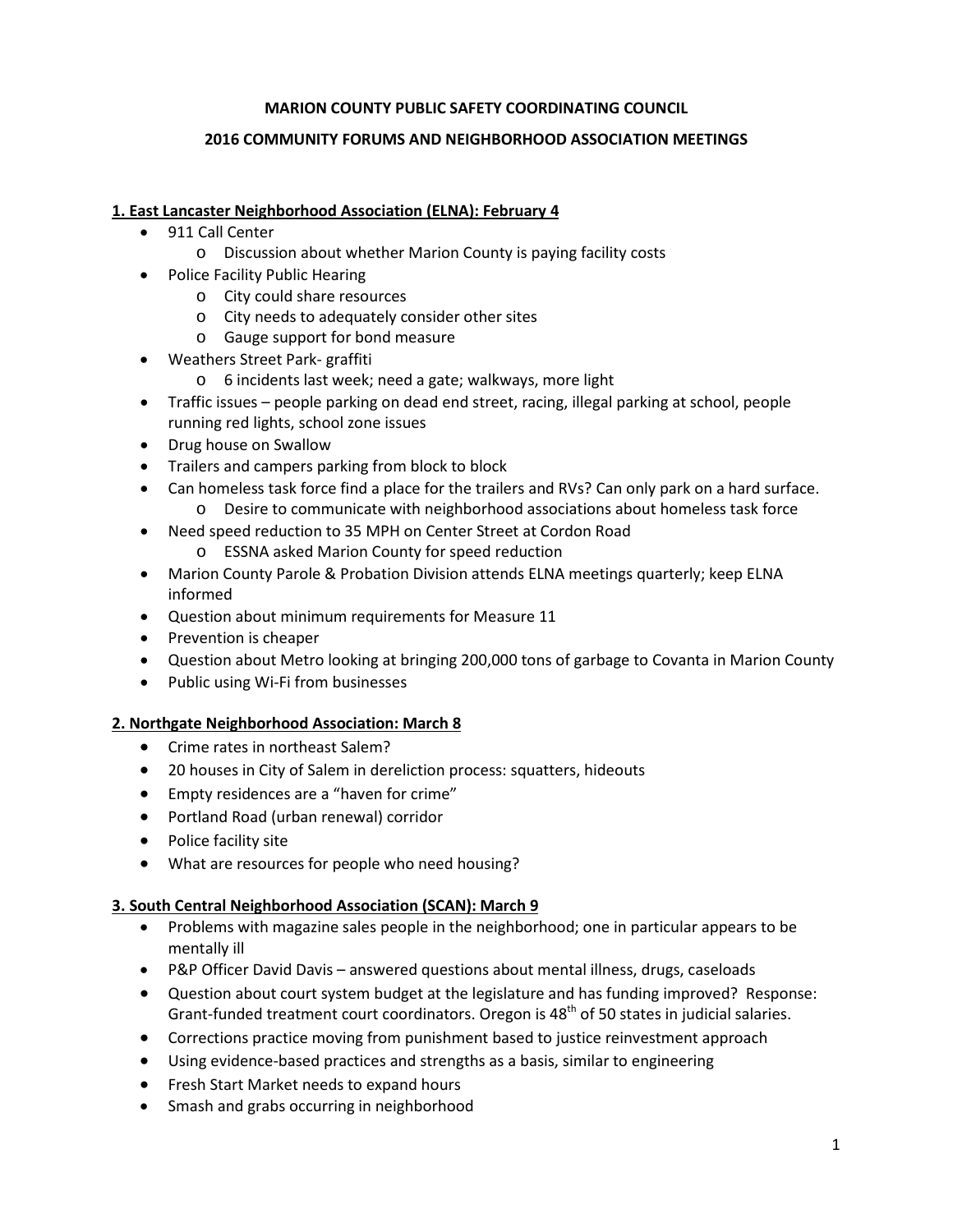- Have experienced issues with hate crimes
- Homeless camps at Minto Brown and elsewhere
- What are service organizations for veterans?

### **4. Jefferson (Hosted by City Council, joint State of the County/Public Safety forum): March 10**

- Ten parole and probation clients on average living in the greater Jefferson area.
- Transportation is an issue; getting people to treatment and employment
- Marijuana legalization: what is the policy for underage youth?
- School zones Sheriff's Office is working with school district
- Interest by school district in expanding wellness strategies with students similar to the initiative in Woodburn; includes nutrition
- Teen Connection/Peer Court- Sheriff's Office deputies participated in basketball; good prevention program
- 10-15 years (long-term) contract in Jefferson for Marion County Sheriff's Services; MCSO engages with the community, professional, do an excellent job
- Annual emergency expo; good relations between Marion County Sheriff's office and Fire District

### **5. Northeast Salem Community Association (NESCA): March 15**

- More hit and runs, traffic issues, speeding on Hawthorne
- Question about weapons as a focus of officer calls
	- o Reply: No weapons during time frame reviewed
- Fairly low call rate in the neighborhood; some calls at Motel 6
- Foreclosed bank-owned properties
	- o Arrest people who are transients
	- o Trespass letter of consent (TLC)
- List of dangerous or derelict buildings, drug labs
- 129 new code enforcement cases, with 35 open
	- o 100 plus violations, junk, solid waste
		- o 59 parking citations
		- o 1 stolen vehicle
- Mother/10-year old observed camping on street in camper on pick up; let officials know so they can make contact and refer to resources
- Transient camps on: (1) ODOT property, (2) city property, 3) private property
- Juvenile Department restitution averages \$70,000 per year
- Homeless Initiative-new location for task force meetings in Keizer
- Referrals down in juvenile justice
- Reasons for juvenile referrals:
	- o Gangs
	- o Weapons
	- o Mental health
	- o Stupid things
	- o Trauma
	- o Home environment
- 32 beds in detention/average daily population is 22-25

#### **6. French Prairie Forum: March 16**

- Need funding to sustain House Bill 3194 (2013)/Justice Reinvestment Initiative
- \$1.3 billion shortfall anticipated in 2017 session; need to educate legislators and candidates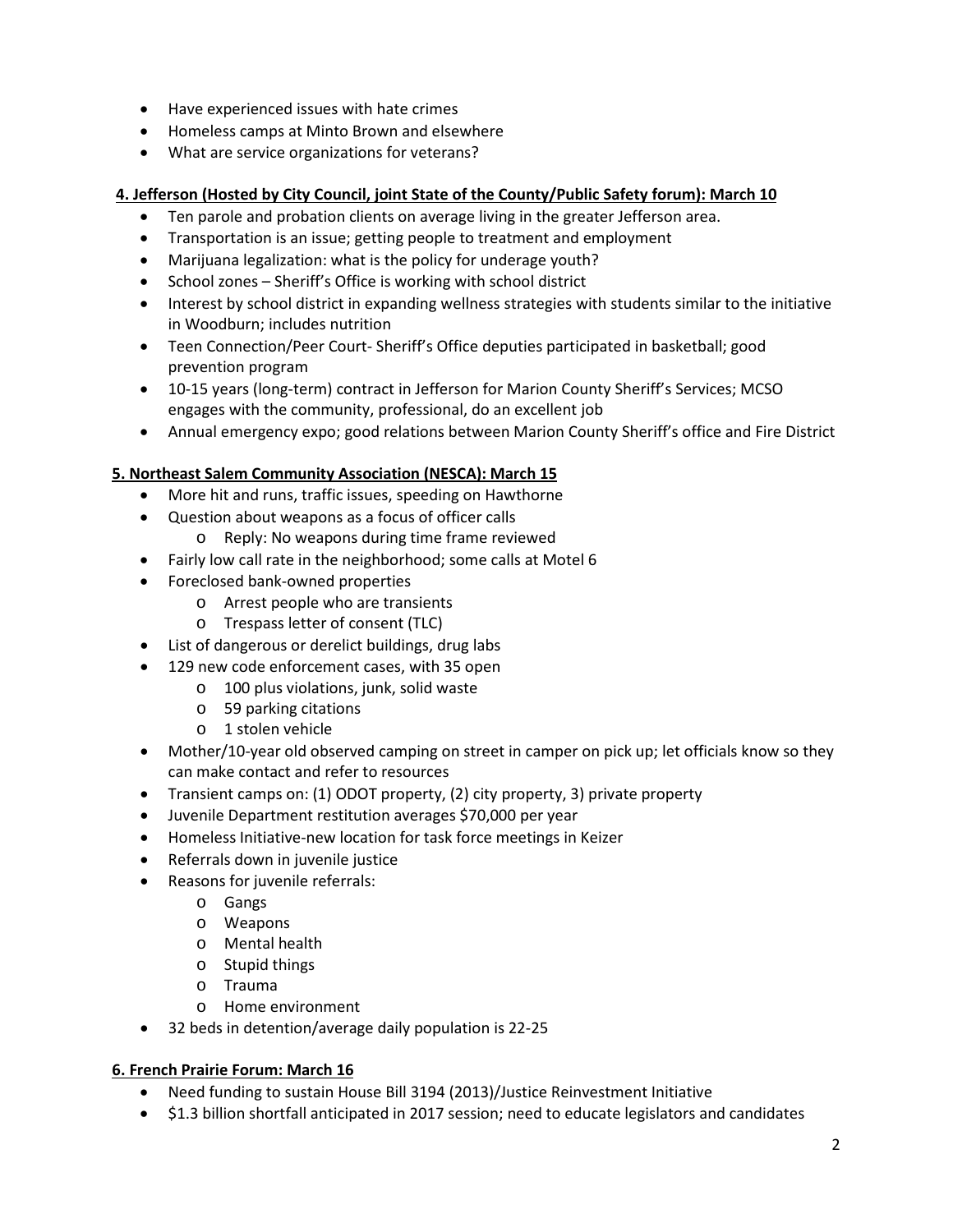- Emphasis on property offenders who are addicts
- Cite and release occurring from Woodburn; strategies: jail reentry, LEAD, CORT team
- No detox facility in Marion County
- In Donald same problem: property crime, theft, juvenile drug use
- Neighborhood Watch is becoming more popular in Donald
- Next Door email system City of Donald would like more information
- School Resource Officers help with juvenile drug use. Working with North Marion School District
- Influence of marijuana on increased drug use for youth
- Recreational program in Jefferson (Night Court); gives kids in isolated areas something to do
- More co-dependency issues with juveniles; working with Psychiatric Crisis Center to find solutions
- Juvenile Department does risk assessment for Minor in Possession for both alcohol and marijuana
- .370 population; success of treatment programs
- Question about jail capacity; reply: no need to open G-Pod
- Donald mayor appreciated jail tour
- Staffing in Sheriff's Office; recruitment issues
- Increased traffic problems in North county
- Question about county support for CERT; Woodburn Fire Department also does CERT

## **7. Southeast Salem Neighborhood Association (SESNA): March 22**

- CERT Team is seeking volunteers; upcoming training in West Salem
- Loud music in neighborhood; police stated it's too loud if words are audible from 50 feet away; Noise variance permits are required for all loud events
- Traffic congestion and pedestrian safety
- New project happening on State Street to make the street safer for pedestrians and bicyclists
- Marion County Reentry Initiative is focused on redirecting behaviors versus punishment
- Asked about the council's stand on Measure 11 No position
- Homeless Initiative:
	- o Concerned that all services are located downtown
	- $\circ$  Rehabilitation and treatment services are needed many people receiving methadone aren't getting clean.
- Recommended that available data be compiled and used to identify future trends and issues
- Asked about the frequency of women who seek crisis victim services showing up seeking shelter with their pet; Center for Hope & Safety is looking at this and would like to provide shelter for the individual and a kennel for their pet

# **8. Aumsville/Stayton/Sublimity/Turner: March 30**

- Question about juvenile recidivism data
- Need funding for successful Santiam Youth Peer Court
- Adult recidivism rate decreased, with a slight increase in 2015
	- o How will new marijuana laws impact this?
- Discussion of elements of reentry initiative
- Question about whether a probation officer stationed in Stayton makes a difference
- Court-Appointed Special Advocates (CASA): wants to continue to collaborate with county and needs county support; invite to Marion County Public Safety Coordinating Council and Children & Families Commission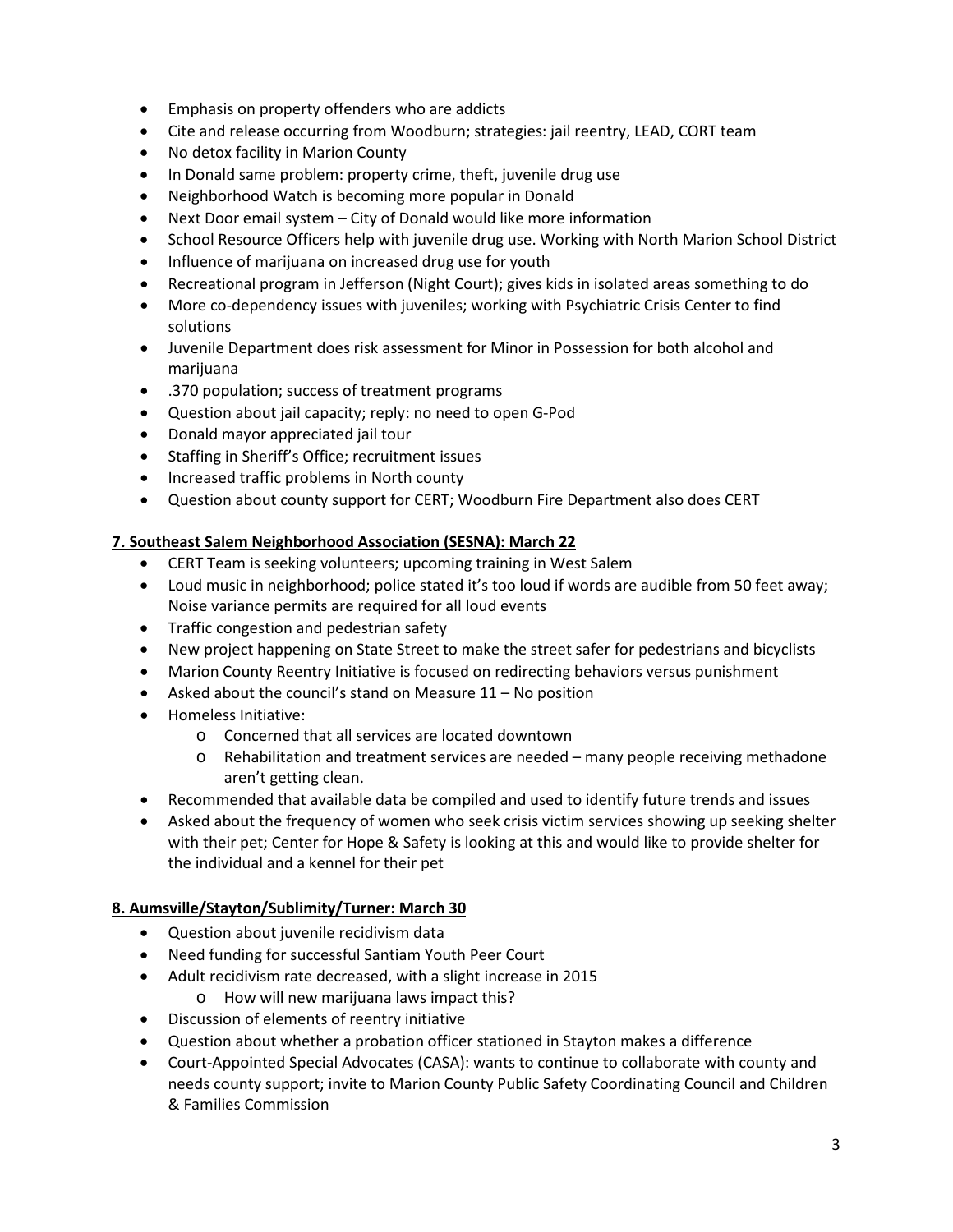- Emergency preparedness
	- o Aumsville police chief working with fire chief and Ed Flick to upgrade emergency management plan
	- o Presentation to city council community self-sufficiency is goal
	- $\circ$  People need to be plugged in regular tips in city newsletter
	- o Link to computer program ideas like rotating food
	- o Interchanges not retrofitted- need gate from  $1<sup>st</sup>$  Street out to Highway 22
- Turner has up-to-date plan, Hazard Mitigation Committee, CERT team, flood inundation maps
- Stayton has updated plan, approved by city council and 12-14 active members on CERT Team
- Sublimity is seeking seismic rehabilitation grant for fire service
- Marion County Sheriff's Office described new Parole & Probation building and command center, along with in depth Continuity of Operations (COOP) plan (send to communities)
- Question about plan for jail and prison inmates if the "big one" occurs
- Not enough resources spent on juveniles, out of control youth
	- o Need stronger focus on youth
	- o Funds for peer court
	- o Marijuana and youth; learning about issues, experience in Washington state
	- o Would like Children & Families Commission involved in education to families and youth about marijuana
- Mental health: appreciate Crisis Outreach Response (CORT) team
	- o Asked about possibility of psychiatrists/medical doctors located in Stayton; clients who need services struggle to get to Salem
	- o Asked for data about approximately how great a need
	- o Bridgeway is opening a women's inpatient treatment facility in Stayton

## **9. Northeast Neighbors (NEN): April 5**

- Concern about bicyclist not observing traffic laws
- Homeless people on bikes with trailers, as weather improves, people are displaced because of increased traffic around the pedestrian bridge
- Union Gospel Mission has become more stringent about admitting people who are using alcohol or other drugs
- Where can homeless people go if intoxicated?
	- o Detox at the hospital; police officers leave them alone if not visibly intoxicated
	- o Warming stations opened in winter
- Question about dumpster diving: city ordinance prohibits people going through another person's garbage
- Question about school bus drivers on  $17<sup>th</sup>$  & Market; suggested report to 24J
- Concerns about parents on D Street dropping children off at Parrish Middle School
- Does Center for Hope & Safety staff go into schools to raise awareness about family violence? Yes
- Confirmed that family violence affects all socio-economic levels
- Question about dog rescue entities? Discussion about Senate Bill 6.
- Question about who inspects puppy mills? Answer: US Department of Agriculture
- Question about who governs veterinarians and animal groomers? Answer: Veterinarians have a professional board; not sure about dog groomers
- If an animal is attacked by another animal, how does the victim get veterinary and/or medical bills paid? Answer: small claims court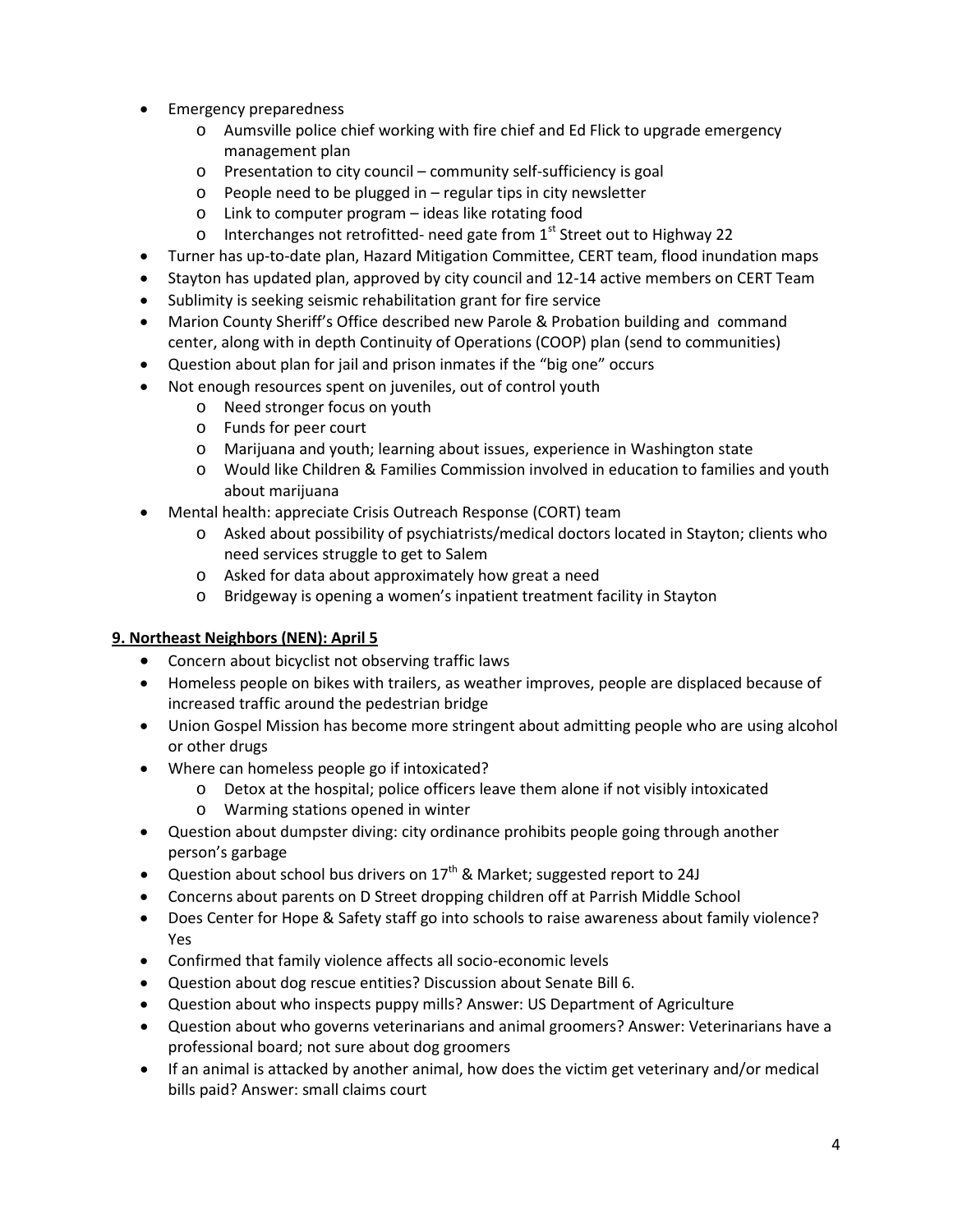- Next Door social media is being used by Marion County and City of Salem. Suggestion to post information from Center for Hope & Safety, Public Safety Coordinating Council and Marion County Dog Shelter there so neighbors can read about it.
- Question about whether pet theft is on the rise? Answer: Not sure

## **10. Grant Neighborhood Association: April 7**

- Loading and unloading children at Grant School: changing parking on Winter and Cottage Streets.
- People racing up the street in the night
- Drug house activity
- Property next to Dark Horse Tavern, incremental buildouts
- Side mirrors of cars being smashed along D and  $5<sup>th</sup>$  streets
- Tire slashings on D and Church Streets
- Police request that neighbors report even the "small stuff" so it gets in their database to be analyzed
- Police facility discussion
- Question about marijuana possession, definitions of non-violent property and drug crimes
- Discussion about aspects of the Marion County Reentry initiative and Justice Reinvestment

## **11. West Keizer Neighborhood Association (WKNA): April 14**

- Information about participating in Telephone Town Hall
- How do Marion County's crime statistics compare with other counties?
- Do all counties have a Public Safety Coordinating Council?
	- o How often does the council meet?
	- o Purpose of the council?
- Questions about gang activity
	- o Salem versus Keizer
	- o How do police identify gang members?
	- o Discussion about cyclical activity of gang members
	- o Discussion about last two shootings in Keizer and whether they were gang related; Answer: no
	- o Interagency gang task force
- Homeless task force
	- o Discussion about homeless issues in Keizer (camps, clean-up, etc.)
- Reports from Keizer Police and Marion County Parole & Probation
	- o Parole & Probation caseload statistics in Keizer
	- o Cooperation among agencies helpful
- Discussion about Keizer Neighborhood Watch program

#### **12. Highland Neighborhood Association: April 14**

- Drug activity in neighborhood
- Accessory Dwelling Units: Salem is the only large city in Oregon that does not allow
	- o City planners completed a housing needs analysis; City is considering allowing accessory dwelling units as a way to expand housing; wants input from neighborhood associations
- Unaware that my neighbor was a sex offender when I moved here in 2010.
- Pit bulls in neighborhood walking around unleashed; called dog control which did nothing
- Homeless Task Force meetings should be held at Willamette University or Salem Convention Center; Keizer Civic Center is too far from downtown Salem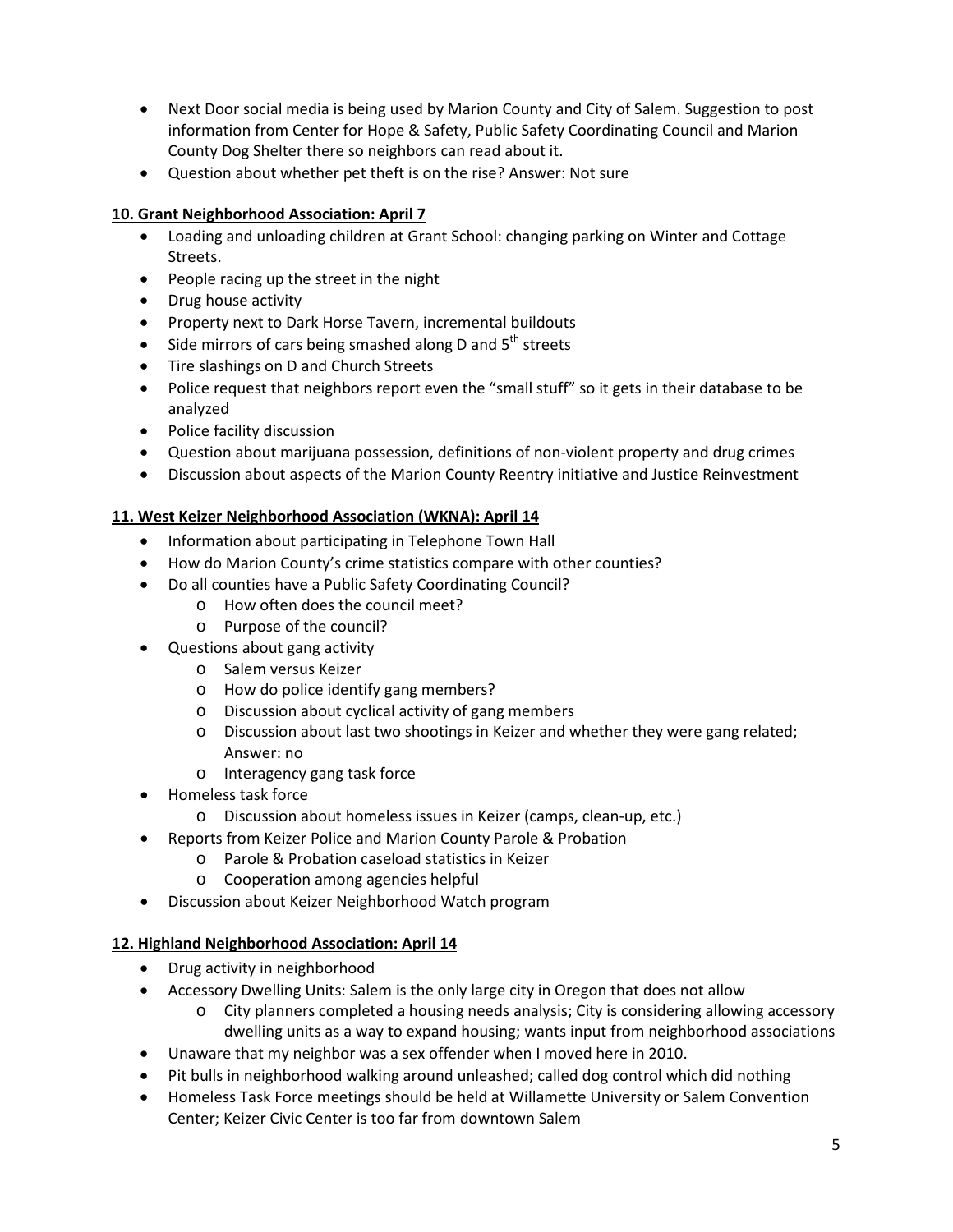# **13. CAN-DO Neighborhood Association: April 19**

- Significant reduction in vehicle-related criminal incidents in area compared to prior year
- Salem Police Department no longer does "transient sweeps" of the homeless
- City needs to reduce speed limits in downtown Salem or enforce the 20 MPH speed limit
	- o Crossing streets is a problem, drivers not slowing down or endangering pedestrians
		- o Put more speed traps especially traffic approaching Leslie Street near Salem Public Library; impossible to cross this street by foot due to traffic
		- o Street design should keep pedestrian safety in mind; for example, four lanes of traffic on Liberty make drivers speed up as they come into town, not slow down
		- o Think about adding traffic "calming" measures downtown; these include speed bumps, lanes that narrow
		- o Salem City Council and Salem Public Works Department will hold a work session to discuss these traffic concerns

# **14. Gubser Neighborhood Association: April 21**

- Discussion of CERT program and upcoming Cascadia Rising emergency preparedness exercise
- Update about Keizer Police Department from Chief Teague
	- o Staffing: Keizer is below optimal staffing for cities of comparable size; staffing deployment changes (traffic team and detectives)
	- o Overview of recent violent crimes
	- o Traffic and traffic congestion are most common complaints
	- o 60% of calls involve livability issues, not criminal activity
		- Discussed Neighborhood Watch programs
		- Benefits of early interventions with at-risk families
- Appreciation of motor officers in school zones before and after school
	- o Improves safety; presence makes people more aware
- Is there a gang problem at McNary High School or in Keizer in general?
	- o Yes, there are gang member in Keizer; however, most gang activity occurs in Salem
		- o Problem not as pervasive as in the 1990s
		- o Try to identify members and intervene early
- Any problems associated with marijuana legalization?
	- o Investigating marijuana driving under the influence (DUI) is difficult; no easy test like alcohol; processing a marijuana DUI takes about four hours versus about an hour and half for standard DUI
	- o Have not seen a lot of other marijuana-related issues yet
- Keizer Police Department staffing
	- o Down to one motor officer; this position is not at risk
	- o Adding code enforcement officer position positive for city; helps improve neighborhood livability issues

## **15. Lansing Neighborhood Association: April 26**

- Helping the homeless helps the economy
- Porta potties are locked near the bridge in Salem; people can't use the restroom at Union Gospel Mission
- Two new police officers and one new code enforcement officer are proposed in the City of Salem budget
- One officer is already dedicated to graffiti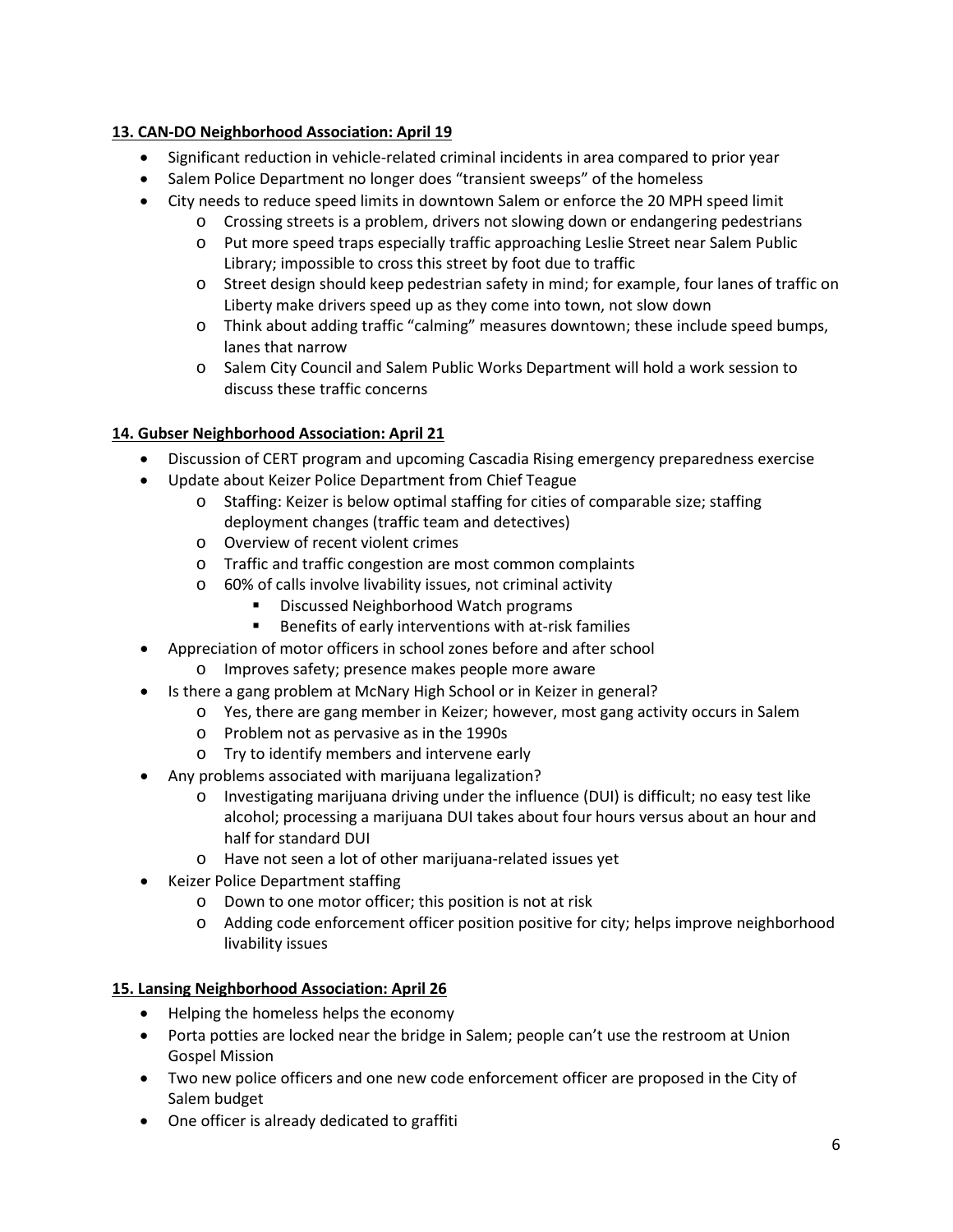• Reentry: man just got out of prison and exhibited signs of mental illness; what is being done to help?

## **16. Telephone Town Hall: April 28**

- Police interaction with citizens, walking through neighborhoods, etc.
- What types of funding is available for juvenile mental health services?
	- o Children in juvenile system
	- o Adults released from prison
- Recidivism
- Can the new Salem Police Department facility be a high rise?
- Panhandling in Salem
- Recreational marijuana
	- o Use money for drug treatment programs
	- o Impacts on crime and hospitalizations
	- o Is this being tracked?
- Prison release to home county
- Salem crime rate by neighborhood
	- o Is more funding needed?
- Police Department follow-up on citizen complaints
- Disaster preparedness in the city
- What is being done about gang activity in NE Salem
- Poll question 1: Do you favor or oppose allowing marijuana businesses including retail sales, growers and wholesale operations in the unincorporated areas of Marion County?
	- o RESULTS: 140 Respondents 31% favor 69% oppose
- Poll question 2: Would you favor or oppose a county levy to expand a law enforcement levy in East Salem?
	- o RESULTS: 63 Respondents 70% favor 30% oppose

## **17. North Lancaster Neighborhood Association (NOLA): May 3**

- Bicycle Safety Month
- Coffee With A Cop- 5/24/16 at Ike Box
- Idea: Could Salem Police Department try "Walk With a Cop"? (Keizer does this.)
- Question about police officers near Chavez School to see if people are going the speed limit; call 503-588-6123: traffic unit targets hot spots
- No derelict buildings, no stolen cars recently in this neighborhood
- Question about abandoned shopping carts
	- o Reply: Hotline information available but for grocery carts only
- 503-588-6421 is City of Salem Compliance Services phone number
- CERT questions where can I get information?
- Question about programs for homeless families with children; responses included 24J Homeless Program, ARCHES, and Interfaith Hospitality Network
- Question about prevention programs; responses included primary prevention programs through Boys & Girls Clubs, YMCA, etc.; role of community in prevention (versus government); discussion of intervention programs through Juvenile Department, CORT Team

# **18. SouthWest Association of Neighbors (SWAN): May 5**

• Fir Crest Park - homeless people sleeping there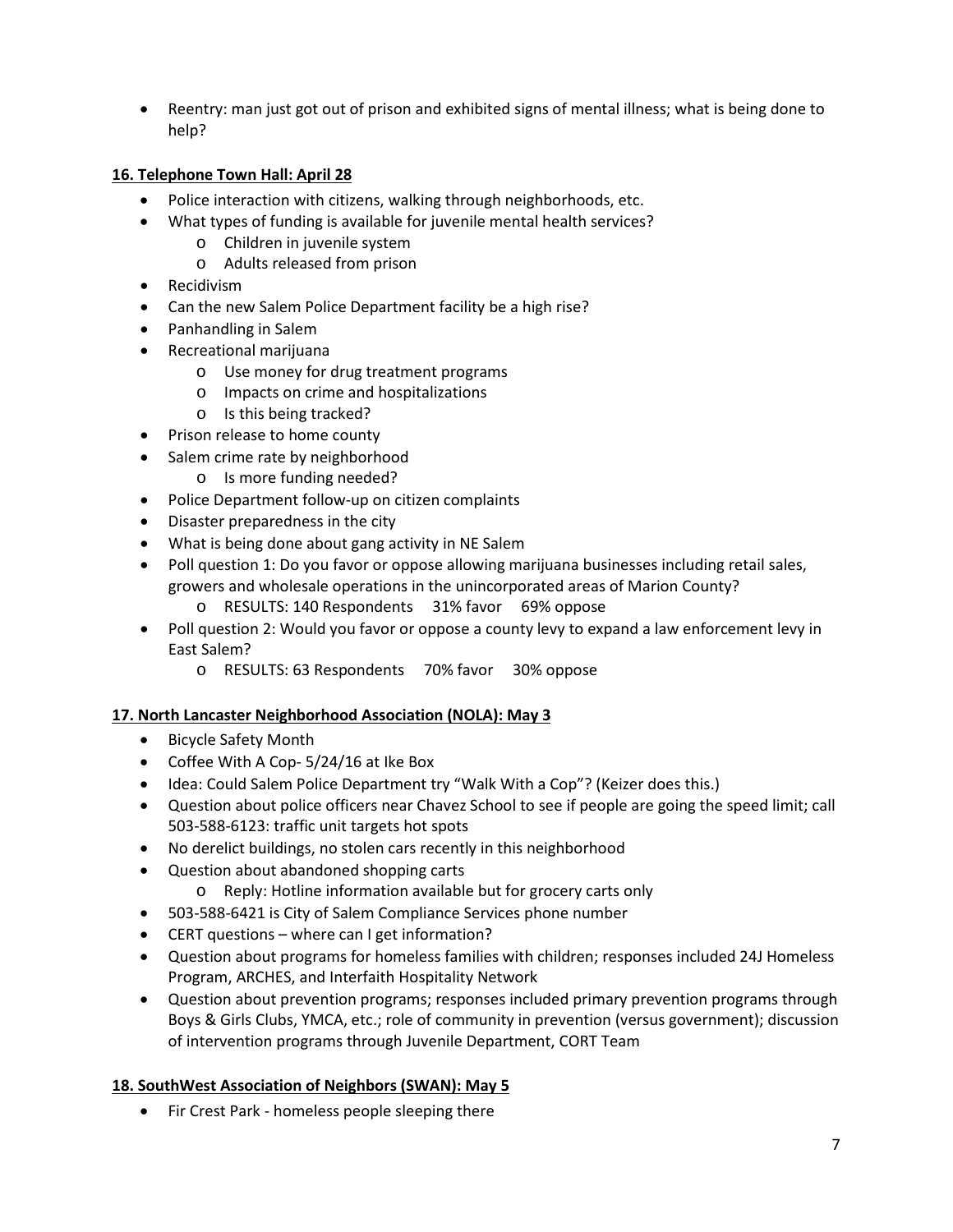- Citizen Police Academy great program
	- o Contact Crime Prevention Unit Sgt. Jim Welsh
- Senate Bill 416 question about types of crime referred to this program
- Question about jail capacity release criteria
- Styrofoam recycling at Juvenile Department

### **19. Southeast Mill Creek Association (SEMCA): May 10**

- Bicycle safety enforcement
- Homeless camps between creek and freeway
- Difficulties getting emergency services access to transient camps
- Changes to law enforcement approach to homelessness
	- o Mental health resources
	- o Housing resources
	- o Crime prevention
- Methamphetamine treatment programs- how do they work?
- Heard that there are no homeless people in Salt Lake City- we looking at good models locally?
- People in Portland are considering Wapato Jail owned by Multnomah County to house the homeless; could we use the vacant prison in Marion County for the homeless?

### **20. Woodburn Rotary: May 12**

- Update on Homeless Initiative
- Question about whether people released from prison can be returned to their home counties
- Marion County Crisis Outreach Response Team as a tool to address people with mental illness in crisis
- Question about the impact of legalizing recreational marijuana on jails

#### **21. South Gateway Neighborhood Association: May 12**

- Traffic congestion has increased in the past year
- Question about tiny houses (with wheels) in conjunction with Accessory Dwelling Units presentation; concerns about parking in relation to accessory dwelling units
- Role of Local Alcohol & Drug Planning Committee in substance abuse issues
- Question about whether marijuana legalization has resulted in fewer incarcerations
- Increases in jaywalking in Salem
- Panhandling- other communities cite the people who give money to panhandlers
- Homeless camps within the neighborhood
- Are there any plans to build a facility for the homeless?

#### **22. Sunnyslope Neighborhood Association: May 19**

- Dangerous/derelict buildings: definitions, list available on city website
- Marion County Sheriff's Office character traits, core functions, and top ten objectives
- Sex offenders questions about placement, housing, registry, state laws
	- o Invite Commander Jeff Wood to a future meeting
- Recent fatal crashes; be careful driving
- Careless driving near schools, danger to children in crosswalks
- Use revenue from 3% marijuana tax for law enforcement and/or housing for homeless people
- Do services in Oregon attract homeless people from out-of-state to come here?
- "Ban the Box" and employment opportunities for reentry clients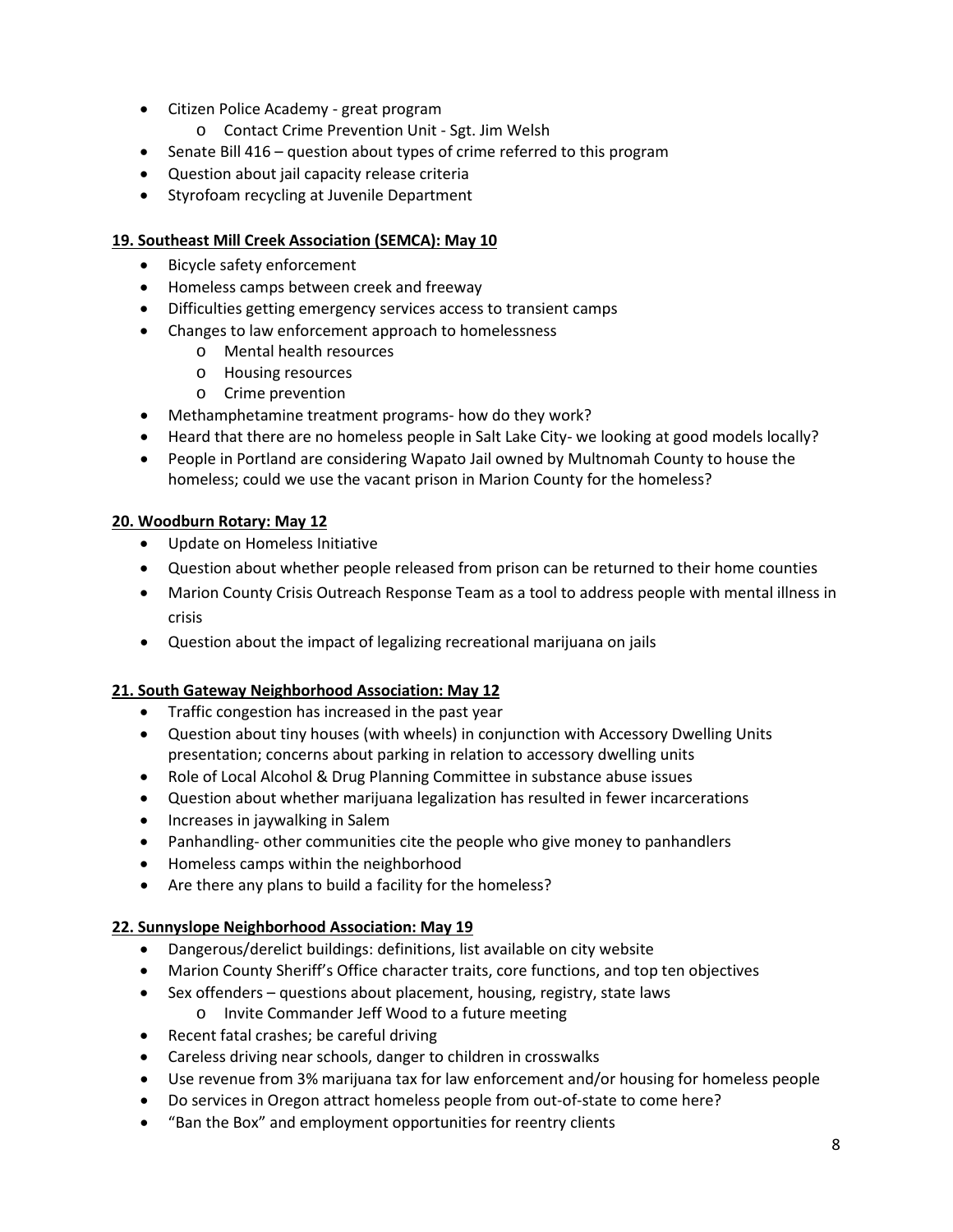• Waiting lists for low-income housing

# **23. East Salem Suburban Neighborhood Association (ESSNA): June 2**

- Homeless people purchase RVs and park on streets; is there someplace where people could be?
- Discussion about tiny houses
- Question about working with Salem-Keizer School District on Mid-Willamette Homeless Initiative Task Force? Irma Oliveros represents 24J on the task force.
- Using data ?
- City of Detroit, Michigan acquired foreclosed homes for shelter and services; involved Seterus, Inc. loan servicing company.
- National Guard Family Program offers access to resources for veterans; assists with homes
	- o Carrie Froelich, Family Assistance Coordinator (503-584-2389)
- Question about whether we are aware of Multnomah County's veterans task force chaired by Commissioner Diane McKeel
	- o Discussion about Marion County's Veterans Task Force
- Elma Avenue 100-200 block transitional housing
- Opportunity to speak with business people about employment opportunities on July 8 at the Chamber greeters held during the Marion County Fair
- Question about state legislation as a solution?
- Discussion about graffiti juvenile issue
	- o Paint over tagging
	- o Peer pressure
	- o Have gang group take responsibility
- City-County Cooperation
- Speeding in neighborhoods; need to slow down
- Encourage uplifting the neighborhoods through code enforcement; idea from Grunewald area of Berlin, Germany

## **24. Mt. Angel/ Scotts Mills/ Silverton: June 23**

- Discussion about employment opportunities for reentry clients
	- o List of more than 100 employers who are willing to hire reentry clients, including food production, service industry, mechanical, general labor
	- o County does not subsidize wages
	- o Employment coordinator makes sure client and job are good fit to reach success
- Silverton Police Department update
	- o School Resource Officer position filled; supports school district and community
	- o Working on training and developing multi-agency partners, and coordination with other communities
	- o Bike safety program getting out into the community
	- o Officers connecting with community through downtown walking patrols
	- o Training officers to deal with mental health issues; collaborating with the county for mobile crisis units.
	- o Examining possibility of combined police station/city hall in next 3-5 years.
- Silverton Peer Court discussion
	- o Young offenders with minor offenses
	- o Youth have to be accountable to the community
	- o Reengage youth; reconnecting them with family, school and employment